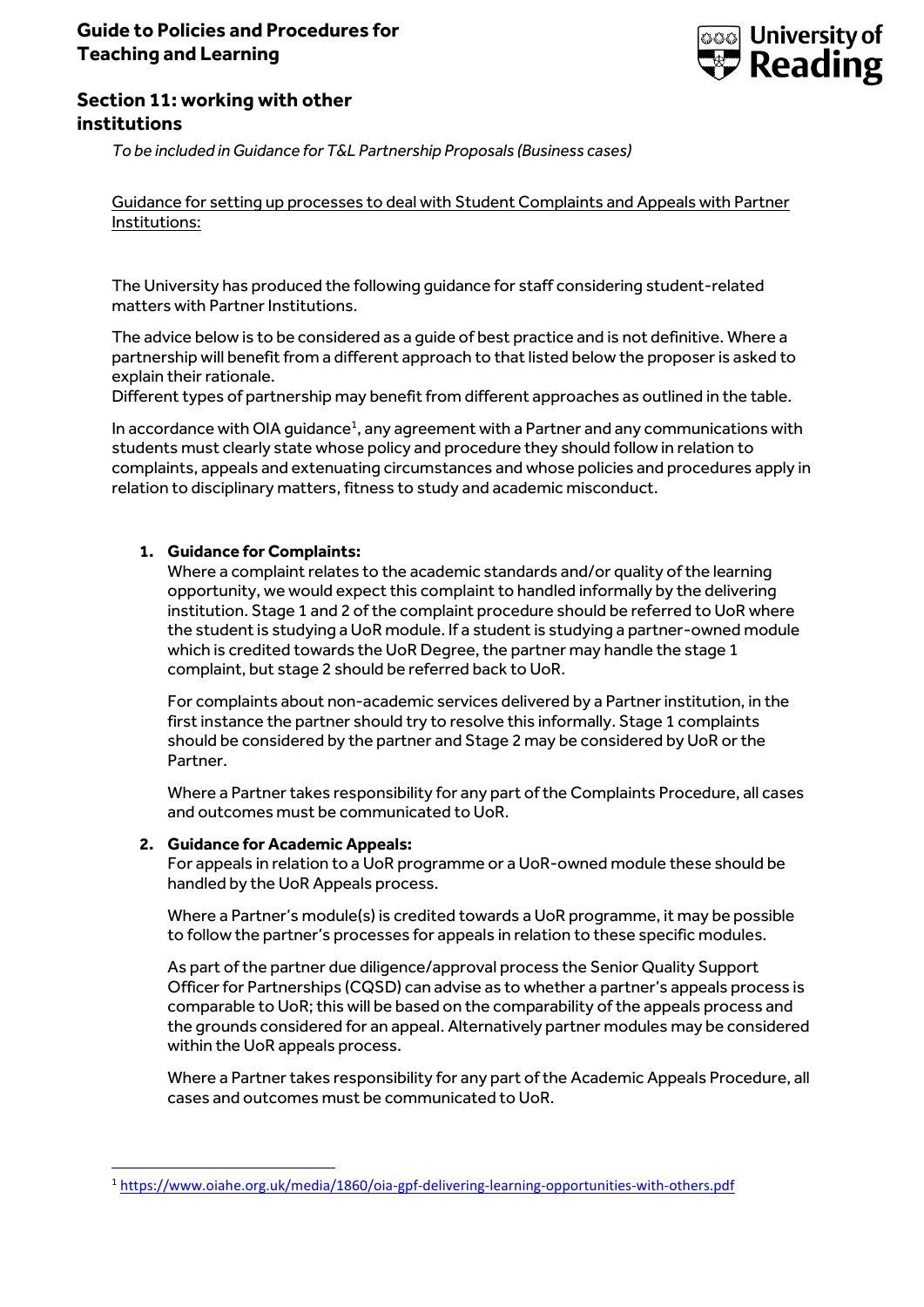# **3. Guidance for Academic Misconduct:**

Where a student is suspected of academic misconduct in relation to a UoR-owned module/assessment this should be handled by the UoR Academic Misconduct process.

For a Partner-owned module, it may be possible to follow the partner's processes for academic misconduct in this instance. As part of the partner due diligence/approval process the Senior Quality Support Officer for Partnerships (CQSD) can advise as to whether a partner's processes are comparable to UoR; this will be based on the comparability of the investigation process, the criteria used to distinguish academic misconduct and the possible penalties applied. Alternatively partner modules may be considered within the UoR academic misconduct process.

All cases of Academic misconduct and the outcomes of any decisions should be communicated to UoR for monitoring purposes.

## **4. Guidance for Disciplinary Matters:**

Students should remain in 'good standing' of both institutions throughout their period of study.

*The current OIA Guidance does not include non-academic disciplinary matters. Staff should speak directly to CQSD (Senior Quality Support Officer [Partnerships]) for guidance on an individual basis.*

#### **5. Guidance for Fitness to Study and Fitness to Practice**:

A student who is studying on a UoR programme should be considered under the University's policy and procedures regarding Fitness to Study.

For Dual or Joint Degrees the partners Fitness to Study policy and procedures may be applied depending upon the terms of the Agreement. As part of the partner due diligence/approval process the Senior Quality Support Officer for Partnerships (CQSD) can advise as to whether a partner's processes are comparable to UoR.

Fitness to Practice cases should be considered under the University's policy and procedures.

## **6. Guidance for Extenuating Circumstances Procedures:**

An ECF for a UoR programme, module and assessment should be considered using the UoR policy and procedures.

Extensions and extenuating circumstances for Partner-owned modules may be considered under the partner's processes. As part of the partner due diligence/approval process the Senior Quality Support Officer for Partnerships (CQSD) can advise as to whether a partner's ECF process is comparable to UoR; this will be based on the comparability of the ECF process, the criteria used to distinguish extenuating circumstances and the possible extensions/allowance applied. Alternatively partner modules can be considered within the UoR ECF process.

## **The table below summarises the guidance for these processes:**

Please consult the Senior Quality Support Officer for Partnerships who will be able to advise you on your individual partnership proposal.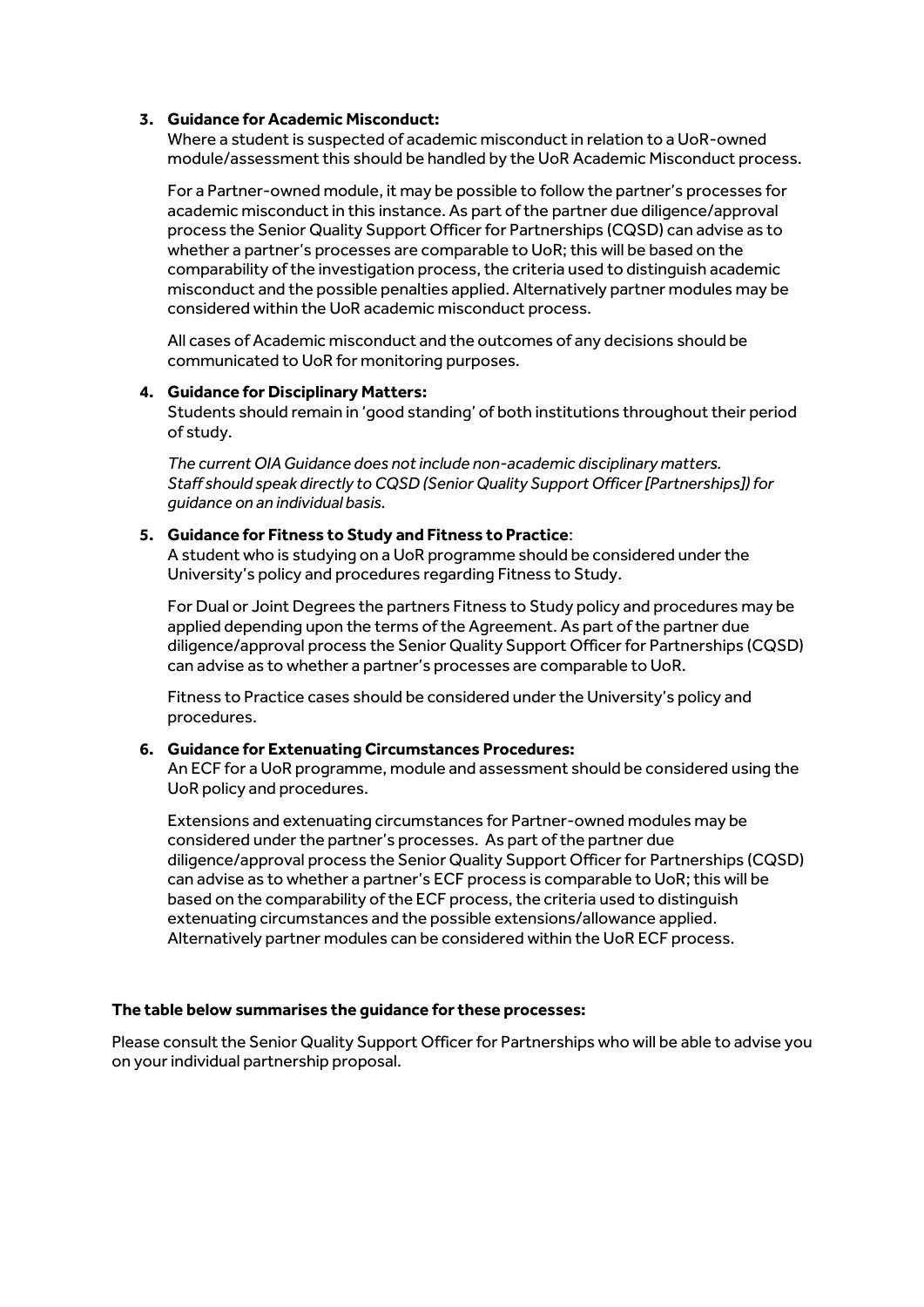|                      | <b>Complaints</b>                                                                                                                                         | <b>Academic</b><br><b>Appeals</b>                                                                                                                       | <b>Disciplinary Matters</b>                                                | <b>Academic</b><br><b>Misconduct</b>                                                                                    | <b>Student</b><br>Engagement /                                              | <b>Fitness to</b><br><b>Practice</b> | <b>ECFs</b>                                                                            |  |  |
|----------------------|-----------------------------------------------------------------------------------------------------------------------------------------------------------|---------------------------------------------------------------------------------------------------------------------------------------------------------|----------------------------------------------------------------------------|-------------------------------------------------------------------------------------------------------------------------|-----------------------------------------------------------------------------|--------------------------------------|----------------------------------------------------------------------------------------|--|--|
|                      | <b>Fitness to Study</b><br>Franchise and Off-Campus Delivery - ie: UoR Programme and UoR Modules - delivered elsewhere by flying faculty                  |                                                                                                                                                         |                                                                            |                                                                                                                         |                                                                             |                                      |                                                                                        |  |  |
|                      | and local staff                                                                                                                                           |                                                                                                                                                         |                                                                            |                                                                                                                         |                                                                             |                                      |                                                                                        |  |  |
| <b>BEST PRACTICE</b> | Academic:<br>Stage 0: Partner<br>Stage 1: UoR<br>Stage 2: UoR<br>Services:<br>Stage 0: Partner<br>Stage 1: Partner<br>Stage 2: UoR/Partner                | <b>UoR</b>                                                                                                                                              | Students must stay in<br>good-standing of both<br>institutions.            | <b>UoR</b>                                                                                                              | <b>UoR</b>                                                                  | <b>UoR</b>                           | <b>UoR</b>                                                                             |  |  |
|                      | Validation Arrangements - ie: UoR Programme, but some Partner modules                                                                                     |                                                                                                                                                         |                                                                            |                                                                                                                         |                                                                             |                                      |                                                                                        |  |  |
| <b>BEST PRACTICE</b> | Academic:<br>Stage 0: Partner<br><b>Stage 1: Partner/UoR</b><br>Stage 2: UoR<br>Services:<br>Stage 0: Partner<br>Stage 1: Partner<br>Stage 2: UoR/Partner | <b>UoR</b> for overall<br>degree and UoR<br>modules<br><b>May Consider</b><br>process at partner<br>for their own<br>modules. CQSD to<br>advise.        | Students must stay in<br>good-standing of both<br>institutions.            | <b>UoR</b> for our modules<br><b>May Consider</b><br>process at partner<br>for their own<br>modules. CQSD to<br>advise. | <b>UoR</b>                                                                  | <b>UoR</b>                           | <b>UoR for UoR modules</b><br><b>Partner for Partner</b><br>modules<br>CQSD to advise. |  |  |
|                      |                                                                                                                                                           |                                                                                                                                                         | Dual programmes - ie: UoR and Partner each award own degree, share modules |                                                                                                                         |                                                                             |                                      |                                                                                        |  |  |
| <b>BEST PRACTICE</b> | Academic:<br>Stage 0: Partner<br>Stage 1: Partner/UoR<br>Stage 2: UoR<br>Services:<br>Stage 0: Partner<br>Stage 1: Partner<br>Stage 2: UoR/Partner        | <b>UoR</b> for our Award<br>and contributing<br>modules<br>Partner for their<br>Award and possibly<br>their contributing<br>modules. CQSD to<br>advise. | Students must stay in<br>good-standing of both<br>institutions.            | <b>UoR</b> for our modules<br><b>May Consider</b><br>process at partner<br>for their own<br>modules. CQSD to<br>advise. | <b>UoR</b><br><b>May Consider</b><br>process at partner.<br>CQSD to advise. | <b>UoR</b>                           | <b>UoR for UoR modules</b><br><b>Partner for Partner</b><br>modules<br>CQSD to advise. |  |  |
|                      | Joint Programmes ie: UoR and partner combined award                                                                                                       |                                                                                                                                                         |                                                                            |                                                                                                                         |                                                                             |                                      |                                                                                        |  |  |
| <b>BEST PRACTICE</b> | Stage 0: Partner<br>Stage 1: UoR/Partner<br>Stage 2: UoR                                                                                                  | <b>UoR</b> for overseas<br>Partner<br>Either for UK<br>partner                                                                                          | Students must stay in<br>good-standing of both<br>institutions.            | <b>UoR for UoR modules</b><br><b>Partner for Partner</b><br>modules                                                     | Either                                                                      | <b>UoR</b>                           | <b>UoR for UoR modules</b><br><b>Partner for Partner</b><br>modules                    |  |  |